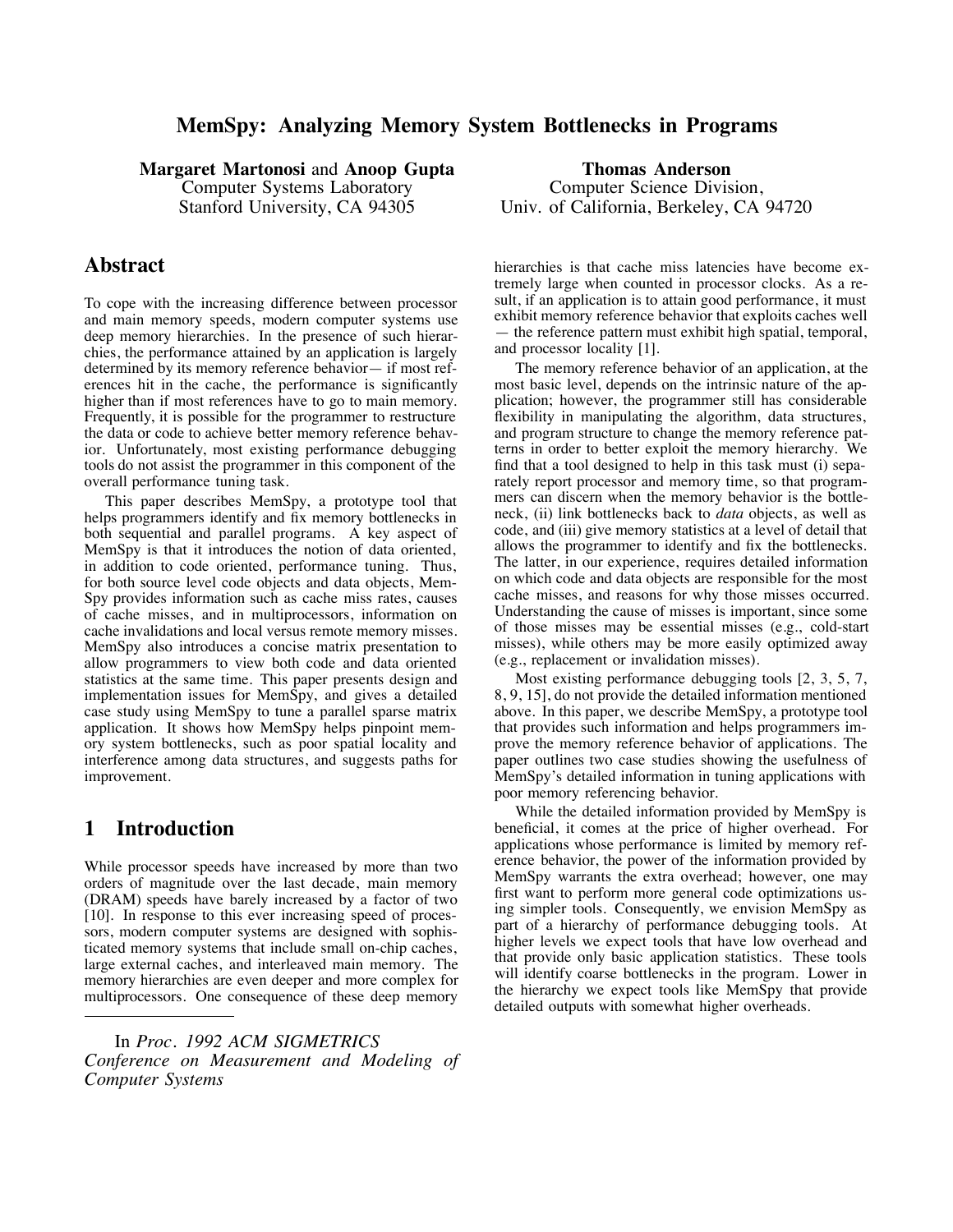The remainder of the paper is structured as follows. The next section describes related work. Following that, in Section 3, we present an overview of MemSpy. Next, we present a case study using MemSpy to tune the performance of a parallel sparse matrix application. Section 5 gives the implementation details and presents data on Mem-Spy's execution time overhead. In Section 6, we discuss our experiences with the system, and Section 7 presents conclusions.

## **2 Related Work**

In recent years, there has been a surge of interest in developing tools to support application performance debugging, rather than simply correctness debugging. Many performance debuggers now exist, occupying points along a spectrum from high-level, low-overhead tools to more detailed, higher overhead tools. At one end of this spectrum, tools such as gprof are intended to produce simple, high-level statistics with minimal overhead. At the other end, tools like SHMAP and MemSpy are intended to give more detailed information to the user with commensurate increase in overhead. This section discusses a selection of relevant tools over the range of this spectrum, and motivates our choice for MemSpy's level of detail.

Gprof [9] is a commonly used execution profiler for sequential programs. By giving a hierarchically arranged profile of the execution time of a program's procedures, it offers a high level view of which procedures have the greatest potential for optimization. Gprof, however, does not distinguish between computation time and memory system time, and it therefore provides no help in locating memory system bottlenecks.

Quartz [2] is an execution profiler for parallel programs; in many ways, it is an extension of gprof into the parallel domain. Quartz reports *normalized processor time* as its primary metric. This is defined as the total time all processors spend in each section of code, divided by the number of other processors concurrently busy when that section of code was being executed. Quartz presents normalized processor time statistics for a program's procedures, and also reports the amount of normalized processor time spent in critical sections. Normalized processor time emphasizes the point that optimizing an application's less parallel code can have more impact on overall performance than improving code executing with high parallelism. Like gprof, Quartz aggregates computation time and memory system time together, making it difficult to determine when the memory behavior is a bottleneck. However, Quartz is quite good at focusing the user's attention on those procedures that are most critical to performance; we have incorporated some of Quartz's functionality into MemSpy.

MTOOL [7, 8] is a system specifically designed to detect memory bottlenecks in both sequential and parallel programs. MTOOL's basic performance metric is the difference between a program's actual execution time with nonideal memory system behavior, and the execution time of the same code with an ideal memory system. This difference is the amount of execution time for which the processor was stalled due to memory system delays. This information is presented for loops and procedures within the program. While MTOOL is a useful tool for focusing attention on the primary memory bottlenecks in the code, it provides no statistics on the specific behavior (cold-start misses, interference, sharing, etc.) responsible for the problems. Furthermore, since MTOOL's output is procedure and loop oriented, it often provides little or no insight into which data objects are responsible for the poor memory system behavior.

Another tool for studying memory referencing patterns in programs is SHMAP [5]. This system annotates sequential FORTRAN programs, collects memory reference traces, and produces an animated picture of references to the program's main data objects. While SHMAP is useful for detecting patterns in references to array data objects, it offers only limited help for references to more complex data structures, such as lists and trees. SHMAP also offers little summary information about the program's behavior; miss rates are computed only on a per-processor, rather than perdata-object or per-procedure basis, and the user must glean information on cache replacements by carefully examining the animation. For long running simulations of program execution, watching the animations and discerning patterns may become quite tedious.

In summary, current performance monitors exist at many points of the spectrum of possible tradeoffs between efficiency and level of detail in their output. We introduce MemSpy to provide a useful level of detail in memory system performance statistics that has not yet been explored; further, we examine methods for reducing MemSpy's overhead as much as possible.

# **3 MemSpy Overview**

MemSpy is a performance debugging tool designed to help programmers locate and fix memory bottlenecks in applications. MemSpy first helps in locating bottlenecks by providing high-level information that focuses the programmer's attention on the problem areas in the application. Then, it helps the programmer fix the bottlenecks by providing detailed information on the application's memory behavior at these bottlenecks. MemSpy's key features can be summarized as follows:

Both data oriented and code oriented output.

An initial attention-focusing mechanism based on the fraction of time spent stalled for memory.

Detailed information on the causes of poor memory performance.

Applicability to both serial and parallel applications.

Traditionally, performance monitoring tools have presented primarily code oriented output; that is, the statistics are presented for different procedures, loops, or source lines in the code. However, many performance bottlenecks are more naturally viewed in terms of data oriented statistics, where statistics are presented for different application data objects. In contrast to earlier approaches, we believe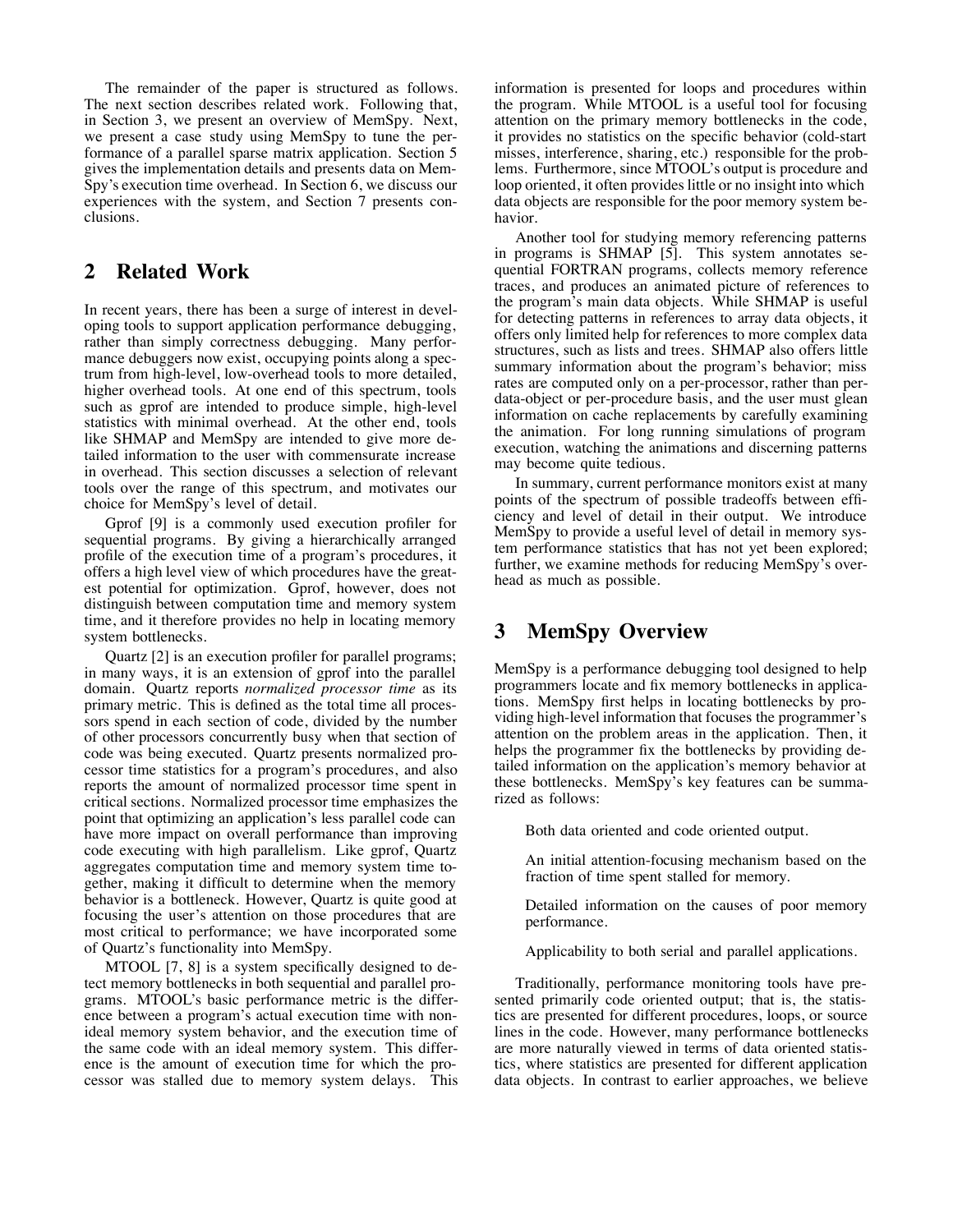that both data and code oriented statistics are important for performance debugging; they provide orthogonal views of program performance, and the combination of the two can be quite powerful. For example, consider pthor [17], a parallel logic simulation application in the SPLASH benchmark suite [16]. In pthor, the ElementArray, an array of logic elements, is responsible for more of the program's cache misses than any other data object. However, these misses are distributed across several procedures. Code oriented output cannot emphasize ElementArray's performance problems as well as data oriented output, because no single section of code is the bottleneck. In this case, the bottleneck lends itself to data oriented viewing.

The blocked matrix multiplication code ( shown in Figure 1 gives another example of the power of combining data oriented statistics with code oriented statistics. Blocked algorithms such as this operate on submatrices or blocks of the original matrix, so that data fetched into the cache are reused before replacement. The bulk of the computation is performed in line 13. In this line, the appropriate elements of X and Y are multiplied, and the result is accumulated in an element of Z. Code oriented statistics are useful for focusing the programmer's attention on this section of the code. However, with code oriented statistics alone, it would be difficult to determine which of the matrices in the loop is causing the bottleneck. With data oriented statistics, one learns that the bottleneck on this line is almost entirely due to misses generated by the Y matrix.

|      | 1) BlkMultiply(X, Y, Z, N, B)         |
|------|---------------------------------------|
|      | 2) Matrix *X, *Y, *Z;                 |
|      | 3) int $N,B$ ;                        |
| 4) { |                                       |
| 5)   | int kk,jj,i,j,k;                      |
|      | $6)$ double r;                        |
|      | 7) for $kk = 1$ to N by B do          |
| 8)   | for $ji = 1$ to N by B do             |
| 9)   | for $i = 1$ to N do                   |
| 10)  | for $k = kk$ to $min(kk+B-1, N)$ do   |
| 11)  | $r = X[i,k];$                         |
| 12)  | for $j = jj$ to min( $jj+B-1$ , N) do |
| 13)  | $Z[i, j] = Z[i, j] + r*Y[k, j];$      |
| 14)  |                                       |
|      |                                       |

Figure 1: Blocked matrix multiply code.

For both code and data oriented statistics, it is important to provide the user with a focusing mechanism; that is, a metric or display that initially helps the user locate bottlenecks in the code. In MemSpy, the primary focusing mechanism is the *percentage of total memory stall time* associated with each monitored object. That is, code and data objects are ranked according to the fraction of stall time they are responsible for. We have found this more useful than other metrics such as cache miss rates for identifying problem sections in the program. This is because code or data segments with high miss rates, but low total stall time (because there are few references) do not impact performance as much as segments with lower miss rates but more total stall time.

Figure 2 shows an example of the initial display produced by MemSpy for blocked matrix multiply. In this run, we multiply two 295 x 295 element matrices together; we use a block size of 64 so that a single block just fits into the simulated 32Kbyte cache. In the output table, data objects are ranked across the horizontal axis, and code objects are ranked vertically. This output matrix presents a concise breakdown of how code and data objects contributed to the program's total memory stall time. The legend at the top gives the names of the data and code objects. Here, we can see that 85% of the program's memory stall time occurs in the variable in BlkMultiply(), the routine shown in Figure 1. It is surprising that is responsible for so much stall time (and so many cache misses), since the block is sized to fit in the cache. As we proceed, MemSpy's output will provide more information about the precise cause of this problem.

#### TOTAL APPLICATION STATISTICS

Execution Time: 649.0M cycles Total Memory Stall Time: 509.5M cycles

Overall Miss Rate: 37.8%

Total References: 26.93M -Reads: 19.99M (74.2%) -Writes: 6.94M (25.8%) Total Misses: 10.19M -Reads: 9.92M (97.4%) -Writes: .26M (2.6%) ------------------------------------------

Percentage of Total Memory Stall Time, broken down by data and code

| Data Bins:              | $0:$ Matrix. Y<br>1 : Matrix.Z<br>2 : Matrix.X |           | Code Seqments:<br>0: B1kMultiply<br>$1$ : main<br>2 : ClearProduct |     |  |
|-------------------------|------------------------------------------------|-----------|--------------------------------------------------------------------|-----|--|
| Code                    |                                                | Data Bins |                                                                    |     |  |
| Seqments                | Tot%                                           | 86.4      | 8.5                                                                | 5.1 |  |
| 0                       | 97.5                                           | 85.5      | 7.7                                                                | 4.3 |  |
| $\overline{\mathbf{c}}$ | 1.7<br>0.8                                     | 0.9       | 0.8                                                                | 0.8 |  |
|                         |                                                |           |                                                                    |     |  |

Figure 2: MemSpy initial output: Blocked matrix multiply.

For each data-bin–code-segment combination, users can request detailed statistics about the behavior of references in that "bin". The display gives information such as: miss rate, read and write statistics, statistics on local versus remote misses, and memory latency statistics. Finally, a key feature of this output is the breakdown of the types of cache misses. Cache misses occur in the following situations: (i) if the line has never been referenced before by this processor, (ii) if the line has been replaced out of the cache since its last reference, or (iii) if the line has been invalidated since its last reference. MemSpy provides statistics which break down the misses occurring due to each of these situations.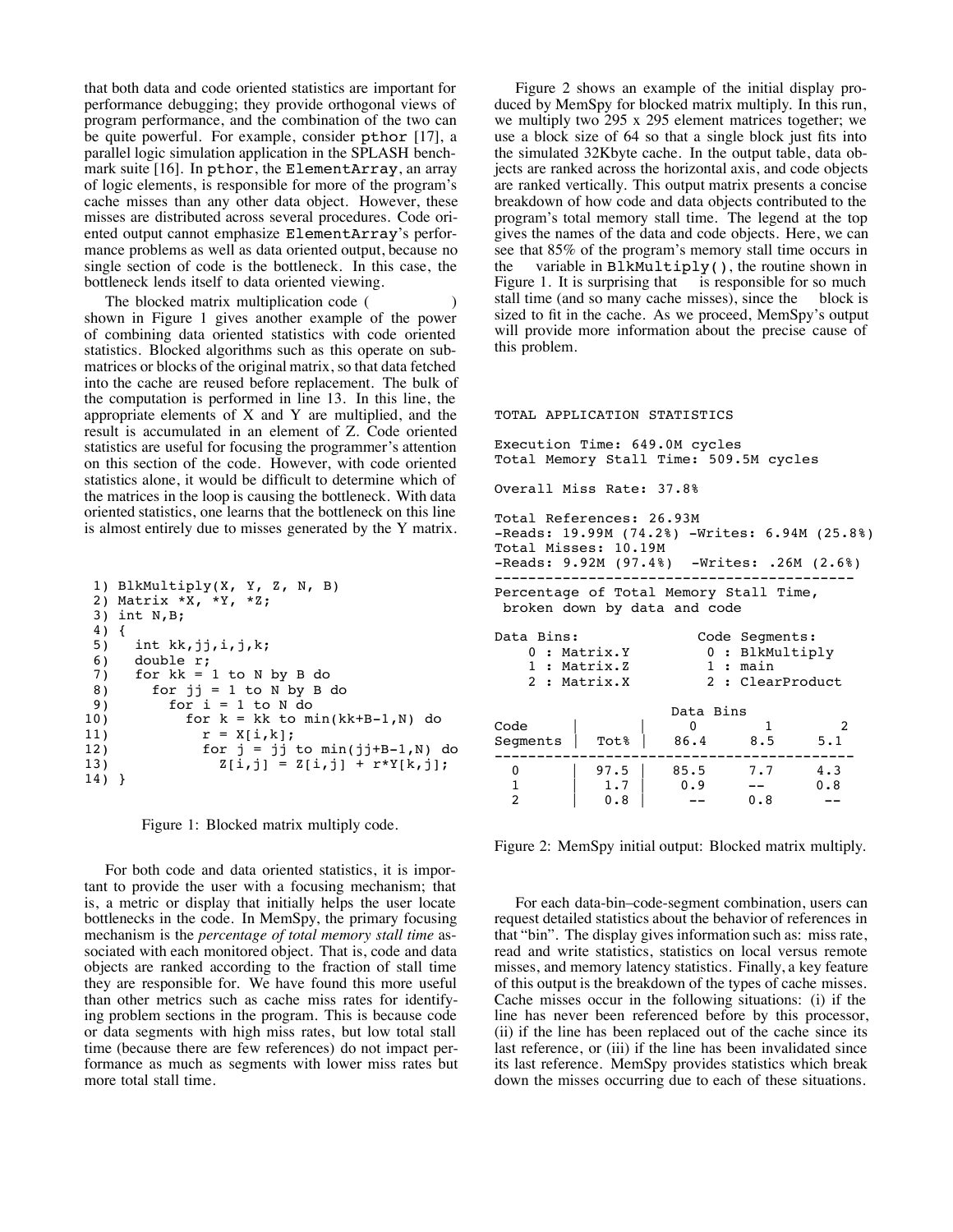Figure 3 is an example of a detailed display from the blocked matrix multiply example.<sup>1</sup> In this case, we are examining the detailed statistics for the matrix in the BlkMultiply routine. We can see that this particular data-code combination has a miss rate of 68%. This is surprisingly high, because blocking is used specifically to reduce cache misses to . The output shows that the misses to in this routine are *all* due to cache replacements.<sup>2</sup> MemSpy gives a breakdown of which data objects caused replacements, and we see that roughly 90% of all replacements were caused by itself. To summarize, (i) has a surprisingly high miss rate, (ii) the misses are primarily due to replacements, and (iii) the replacements are mainly caused by other references to the data object. These three facts alert the programmer to the problem of *selfinterference*. <sup>3</sup> The programmer can now minimize this effect by choosing a block size with less interference, or by copying the block so that it occupies a contiguous region of memory [11].

DETAILED OUTPUT: Matrix.Y in BlkMultiply

Elapsed Time in BlkMultiply: 627.6M cycles Memory Stall Time in bin: 435.5M cycles Percentage of Total Memory Stall Time: 85.5% Percentage of Total Misses: 85.5% Miss Rate: 67.6% Percentage of Total Refs: 47.8% REFERENCES: 12.88M -- Reads: 12.88M (100.0%) Writes: 0 (0.0%) MISSES: 8.71M -- Read misses: 8.71M (100.0%) Write misses: 0 (0.0%) 1st Ref Miss: 0 (0.0%) Inval Miss: 0 (0.0%) Repl Miss: 8.71M (100.0%)

```
Memory Stall Time (Cycles):
Total = 435.5M, Avg per reference= 33.8
Memory Read Stall Time = 435.5M,
Memory Write Stall Time = 0
Avg Memory Read Stall Time = 33.8
```
Causes of Replacements: bin Matrix.Y: 90.0% bin Matrix.Z: 6.9% bin Matrix.X: 3.1%

Figure 3: MemSpy detailed output: in BlkMultiply.

This example has illustrated the usefulness of MemSpy's output. Section 4 also shows a more detailed case study using MemSpy. However, MemSpy's detailed statistics have a cost. Information at MemSpy's level of detail is available in two ways: simulation or hardware tracing. The prototype version of MemSpy uses simulation to gather the necessary information. We are optimizing this simulator-based version and examining the basic performance limitations of this approach. We also intend to create a version of MemSpy that uses the hardware tracing facilities of the DASH multiprocessor [12] to gather this information. To further reduce the cost of gathering MemSpy's detailed information, we view MemSpy as part of a hierarchy of performance debugging tools. High level tools provide coarse-level information to focus the user on these selected performance bottlenecks; then, MemSpy can be used to monitor particular data objects or sections of code. In this way, one pays for MemSpy's detail only when it is useful.

There are several other important issues that arise as a result of MemSpy's detailed, data oriented output. How does MemSpy decide which data object a particular reference belongs to? Should it keep separate statistics for each individually allocated range of memory? Or for each class of data objects? Furthermore, how can we automatically assign the bins names that best correspond to variable names the user recognizes? For example, memory may be allocated and assigned temporarily to pointer name tmp, before being assigned to a more intuitively named variable. We also need to optimize the speed of statistics gathering in general. These issues will be examined more closely in Section 5.

## **4 A Performance Tuning Case Study**

In this section, we present a step by step description of how MemSpy may be used to tune a parallel application. As we proceed through the case study, it is important to note how simple statistics become much more powerful when presented for individual data structures as well as for sections of code. The application we have chosen is tri. It is a parallel program that implements the *triangular system solve* phase of the incomplete Cholesky conjugate gradient (ICCG) algorithm. (The ICCG algorithm is a widely used iterative method for solving large sparse systems of equations that arise in engineering applications.) The work shown here is an illustration of work previously described in [14]. In the original study, the authors had gathered these statistics using a version of the ICCG code with very low level instrumentation added by hand. MemSpy automates and generalizes this process.

The statistics shown here were collected using Mem-Spy with a simulated bus-based multiprocessor consisting of 4 processors, each with 64Kbytes of cache. The cache line size is assumed to be 64 bytes and the miss latency is assumed to be 50 clock cycles. This roughly models the architecture of the Silicon Graphics 4D/340 multiprocessor on which the original tri study was done.

<sup>1</sup>In this figure, the *Percentage of Total Memory Stall Time* equals the *Percentage of Total Misses* because in this case we use a simple memory simulator, with a constant latency for all cache misses.

<sup>2</sup>There are no first reference misses in this routine, because all the matrix elements are first referenced in a separate initialization procedure.

 $3$ To discover the effect shown here, Lam et al. [11] manually instrumented the code to gather data similar to MemSpy's. MemSpy automates and generalizes this process, making these statistics more accessible to programmers.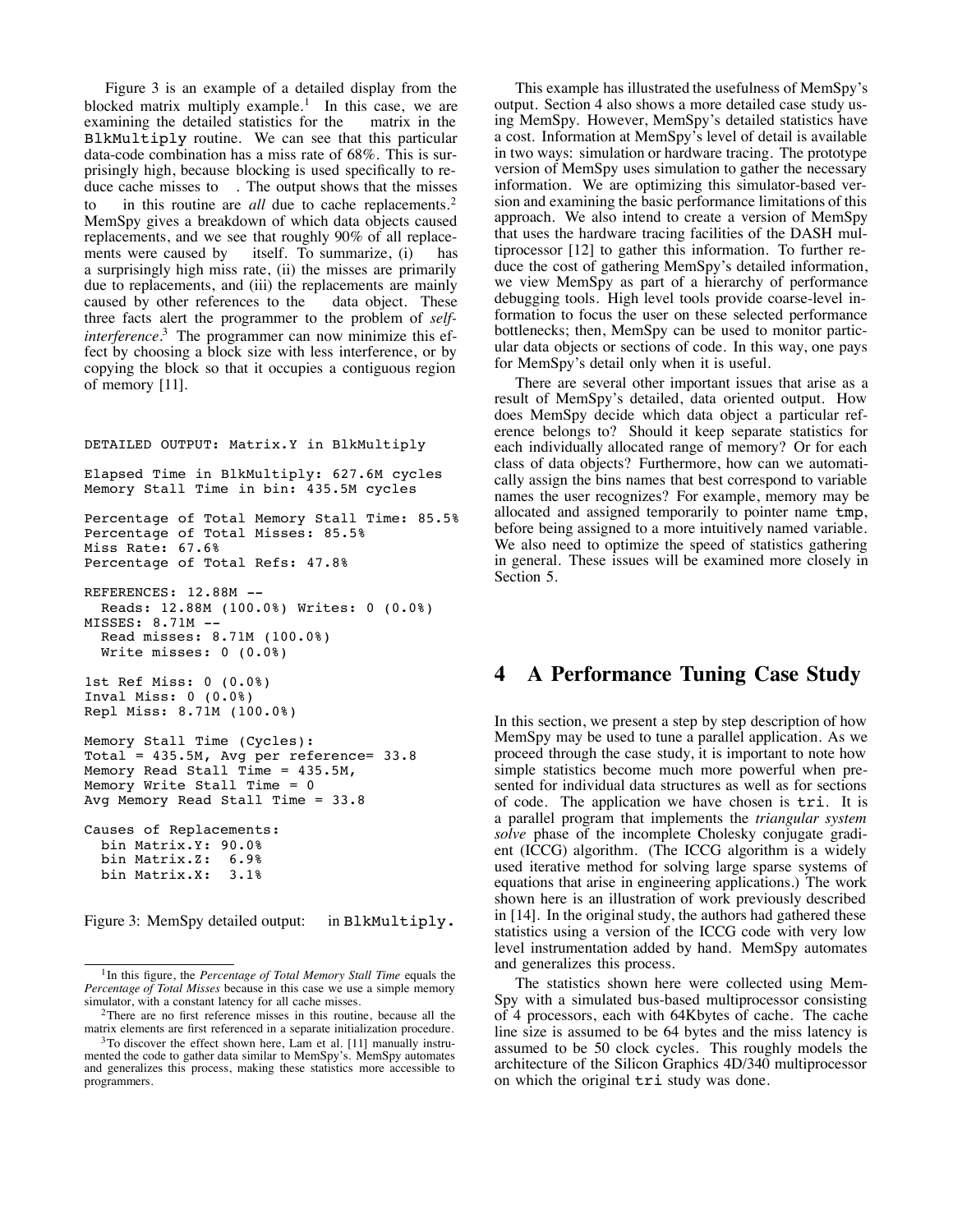```
for i = 1 to N \{x[i] = b[i];for j = 1 to i-1 {
   x[i] = x[i] - M[i][j] * x[j];}
  }
```
Figure 4: Serial pseudo-code for tri.

### **4.1 Example Application:** Tri

The basic problem solved by tri is: , where is a sparse, lower triangular matrix with unit diagonal, and and are vectors. and are known; is to be computed. The pseudo-code in Figure 4 gives a straightforward, serial solution to this problem. Since is lower triangular, is solution to this problem. Since always less than in the summation and the sum involves only that have already been computed.

The actual parallel solution we study differs from Figure 4 in several ways. First, the sparse matrix is stored in the following compact format. The non-zero elements of M are stored contiguously by row in the one dimensional array . Another array, stores the column number . Another array, , stores the column number of each non-zero in . A third array stores pointers to the beginning of each row in . To parallelize  $\text{tri}$ . the beginning of each row in. the algorithm attempts to compute values for several concurrently. Of course, not all iterations can be performed<br>at once, because computing in row may require at once, because computing from a previous row. To exploit parallelism, the dependencies between rows (various ) can be determined in dencies between rows (various advance, and an acyclic dependency graph built. By doing a topological sort on this graph, we can assign each row ( ) to a discrete level of computation so that it depends only on rows in lower levels (i.e., those that have been computed earlier). In the version of tri we begin with here, processors are assigned the rows from each level in a round-robin fashion. Figure 5 shows the pseudo-code executed by each processor.

```
1) For each "row" assigned to me {<br>2) /* initialize accumulator var.
  2) /* initialize accumulator variable*/<br>3) \alphaccum = b[row];
           \text{accum} = \text{b}[\text{row}];4) For each non-zero entry, j, in this row{<br>5) /* wait until x[j] is ready */
              /* wait until x[j] is ready */
  6) while (!Ready[col[j]]) ;<br>7) /* update accum using M.
  7) \frac{7}{8} /* update accum using M.nz and x */<br>8) accum = accum - M.nz[j] * x[col[j]]
              \text{accum} = \text{accum} - M \cdot \text{nz}[j] * x[\text{col}[j]];\begin{pmatrix} 9 \\ 10 \end{pmatrix}10) /* set x[row] to its final value */<br>11) x[row] = accum;
11) x[row] = accum;<br>12) /* x[row] is no
12) /* x[row] is now usable by others */<br>13) Ready[row] = 1;
           \text{Ready}[\text{row}] = 1;14) }
```
Figure 5: Parallel tri implementation.

### **4.2 Performance of Original** Tri **Code**

When we run the original  $tri$  code using the benchmark matrix BCSSTK15 [6], we find that the speedup with 4 processors is very low, only a factor of 1.4. To explore the cause, we use MemSpy to first look at the total number of misses. These numbers are shown in a summarized form on line 2 of Table 1. This figure also shows the breakdown of cache misses among program data objects.

The first thing that stands out is that the total number of cache misses rises sharply, by a factor of 3.3, as we go from the sequential to the multiprocessor version of the code. Though the total time spent doing real work has remained roughly the same, the time spent stalled for memory has more than tripled. Furthermore, in the parallel version, when one process is stalled waiting for memory, others may be forced to spin-wait until that process gets the needed memory item and produces the elements the other processes wait for. Thus, memory behavior is likely to be the prime reason for the poor speedups. To see how the misses may be reduced, we now look at the composition of misses in the two cases. We see that the number of misses has increased for all data objects;<sup>4</sup> however since causes the most misses in the multiprocessor version, we focus first on its behavior.

We first note that the non-zero elements of matrix M are accessed only once in both the sequential and parallel version of the code; thus, ideally the total number of misses for the matrix should not increase as we go from the should not increase as we go from the sequential to the parallel code. Yet the data show that the number of misses increases by over 50%. When we request more detailed information about the bin from Mem-Spy, it shows us the data in Figure 6. It indicates that most of the misses (over 90%) are first reference (cold) misses and not invalidation or replacement misses.

Percentage of Total Memory Stall Time: 42.2% Percentage of Total Misses: 42.2% Percentage of Total Refs: 55.9% Miss Rate: 9.4% 1st Ref Miss: 16482 (91.4%) Inval Miss: 0 (0.00%) Repl Miss: 1556 (8.6%) Causes of Replacements: bin double\*.M.nz: 55.5% bin x: 21.7% bin int\*.Ready: 12.3% bin b 9.9% Figure 6: MemSpy detailed output: bin in tri.

Once MemSpy points out that most of the misses are first reference misses, it is not so hard for the application programmer to figure out that the real cause for increased misses is poor spatial locality for . In particular, the misses is poor spatial locality for . In particular, the number of non-zeroes per row of is very small in input number of non-zeroes per row of

<sup>&</sup>lt;sup>4</sup>Since the data vector is not needed for the uniprocessor version, it obviously causes no misses there.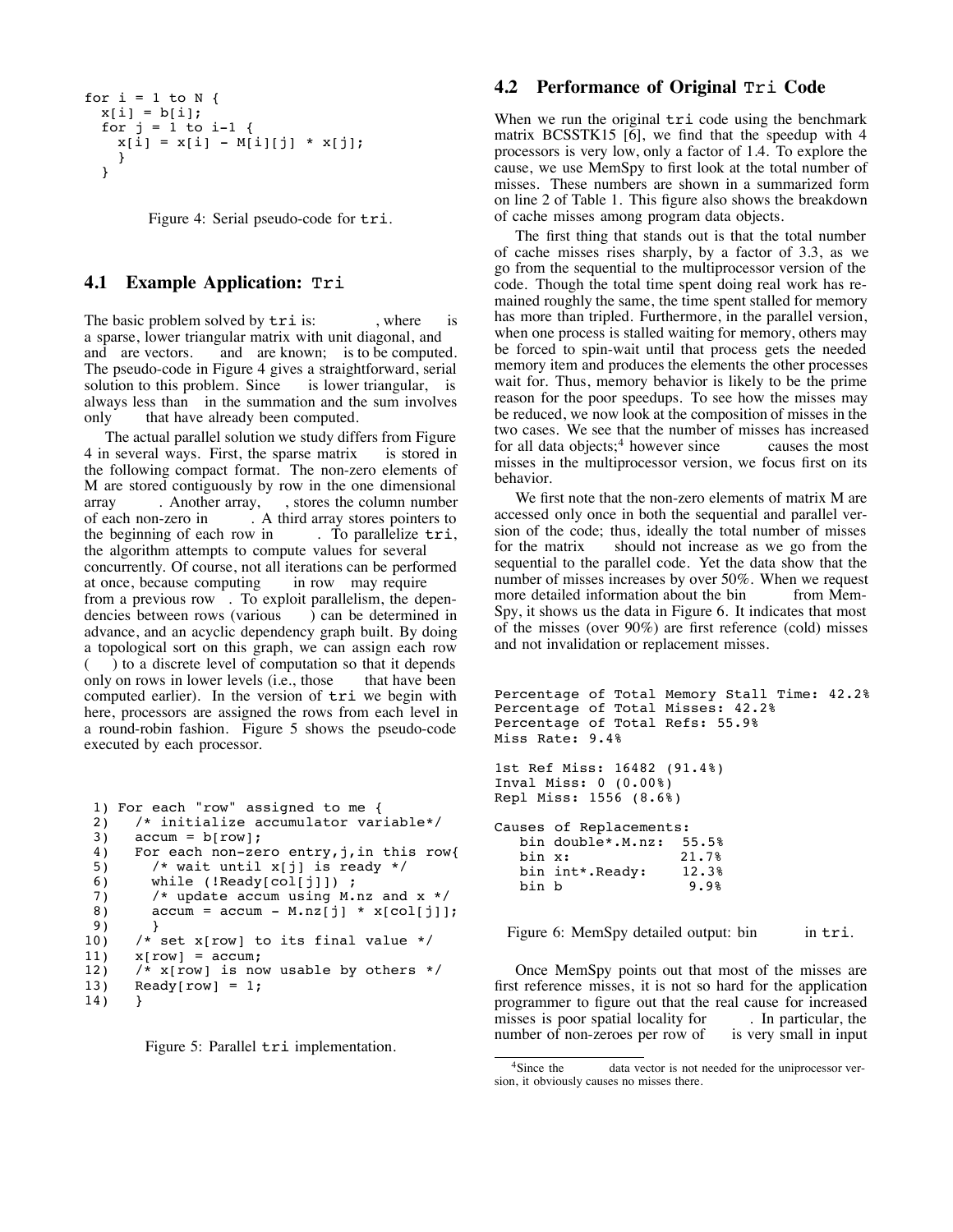|                   | Cache Misses (x 1000) |                        |                |                                 |                           | <b>Execution Time</b> |         |
|-------------------|-----------------------|------------------------|----------------|---------------------------------|---------------------------|-----------------------|---------|
| Version           | Total                 |                        |                |                                 |                           | $(x 1000$ cycles)     | Speedup |
| Sequential        |                       | 11.2(86.7%)            |                |                                 | $1.2(9.3\%)$   0.5 (3.9%) | 2,580                 |         |
| Original Parallel |                       | 41.6   17.8 $(42.2\%)$ | $11.9(27.9\%)$ | $10.5(24.6\%)$                  | $2.3(5.4\%)$              | 1860                  |         |
| Tuning Step 1     |                       | $39.2$   11.3 (28.8%)  | 13.2 (33.7%)   | 14.2 $(36.2\%)$   0.5 $(1.3\%)$ |                           | 1742                  |         |
| Tuning Step 2     | 18.1                  | $11.2(61.9\%)$         |                | 6.4 $(35.4\%)$   0.5 $(2.8\%)$  |                           | 967                   | 2.6     |
| Tuning Step 3     | 16.0                  | $11.2(70.0\%)$         |                | 4.3 $(26.9\%)$                  | $0.5(3.1\%)$              | 890                   | 2.9     |

Table 1: Summary of MemSpy output after various tuning steps.

matrices for the computation.<sup>5</sup> Since cache lines are 8 double words long (64 bytes), each cache line contains multiple rows. In the parallel code, successive rows are frequently assigned to different processors, and as a result, when a processor fetches the contents of a row it needs, it also fetches useless data (adjacent rows relevant only to other processors). This does not occur in the uniprocessor code where adjacent rows are accessed consecutively by the same processor.

We emphasize that MemSpy has facilitated this observation about spatial locality by allowing us to isolate the miss statistics for , and letting us compare the uniprocessor and multiprocessor values. Without such detailed data oriented statistics, the lack of spatial locality would be difficult to infer.

#### **4.3 Step 1: Restoring Spatial Locality**

The goal of this tuning step is to improve the spatial locality of references to in tri. This is accomplished by symmetrically reordering the rows and columns of the matrix , so that the row indices of rows assigned to a particular processor are contiguous and appear in the order in which the rows are processed. The details of the reordering method are discussed in [14].

When the program is rerun, using the new ordering scheme for spatial locality, MemSpy produces the new miss composition data summarized on line 3 of Table 1. This output indicates that now only 29% of the misses are due to the , with 34% of the misses in the vector, and 36% of the misses in the vector. Misses in have been reduced from 17.8K to 11.3K, and are now only 1% greater than misses in in the sequential version. The reordering for spatial locality has been effective in reducing the misses to almost the intrinsic number required by the application.

While the misses in have been reduced significantly, this change leads only to a very minimal improvement in overall performance, about 6%. MemSpy again tells us (as seen in Table 1), that this is because the decrease in misses for is partly offset by an increase in misses for the and vectors. Figure 7 shows the detailed<br>output for the vector after step 1. Here, 81% of vector after step 1. Here,  $81\%$  of 's misses are due to replacements, and 87% of these replacements are caused by references to the vector. The introduction of the new ordering scheme, which renumbers the rows in the and vectors, has resulted in a pathological memory mapping; cross-interference between the and vectors in the cache causes the misses in these data objects to increase dramatically.<sup>6</sup>

```
Percentage of Total Memory Stall Time: 33.7%
Percentage of Total Misses: 33.7%
Percentage of Total Refs: 26.2%
Miss Rate: 13.7%
1st Ref Miss: 988 (7.5%)
Inval Miss: 1502 (11.4%)
Repl Miss: 10749 (81.1%)
Causes of Replacements:
  bin x: 86.7%
  bin double*.M.nz: 13.3%
```
Figure 7: MemSpy detailed output: in step 1.

We again note that without a tool like MemSpy, it would be difficult to understand the effects of this tuning step. In fact, one might have jumped to the wrong conclusion that reordering was not effective in improving spatial locality; in reality, MemSpy shows that the reordering was effective, but that the potential improvement was offset by interference in the and vectors. The following two subsections will discuss further steps taken to reduce the and misses. misses.

### **4.4 Step 2: Reducing Traffic**

Following the reduction in traffic, two other data objects, and have become the leading contributors have become the leading contributors to the cache misses. Although generates more misses than , we first show the effect of reducing the misses due

to because it is more readily apparent.

The vector indicates when a particular element has been computed and is ready for use by later computations. After step 1, the MemSpy output shows (see Figure 7) that the misses constitute roughly one third of all misses. Of these, a majority are due to cross-interference between and (indicated by replacements), a small fraction (7.5%) are partly intrinsic and partly due to lack

 ${}^{5}$ For example, if comes from a partial differential equation corresponding to a 5-point stencil, each row has two off-diagonal non-zeroes.

<sup>6</sup>This cross-interference is data dependent, and does not occur as severely in other matrices we have studied.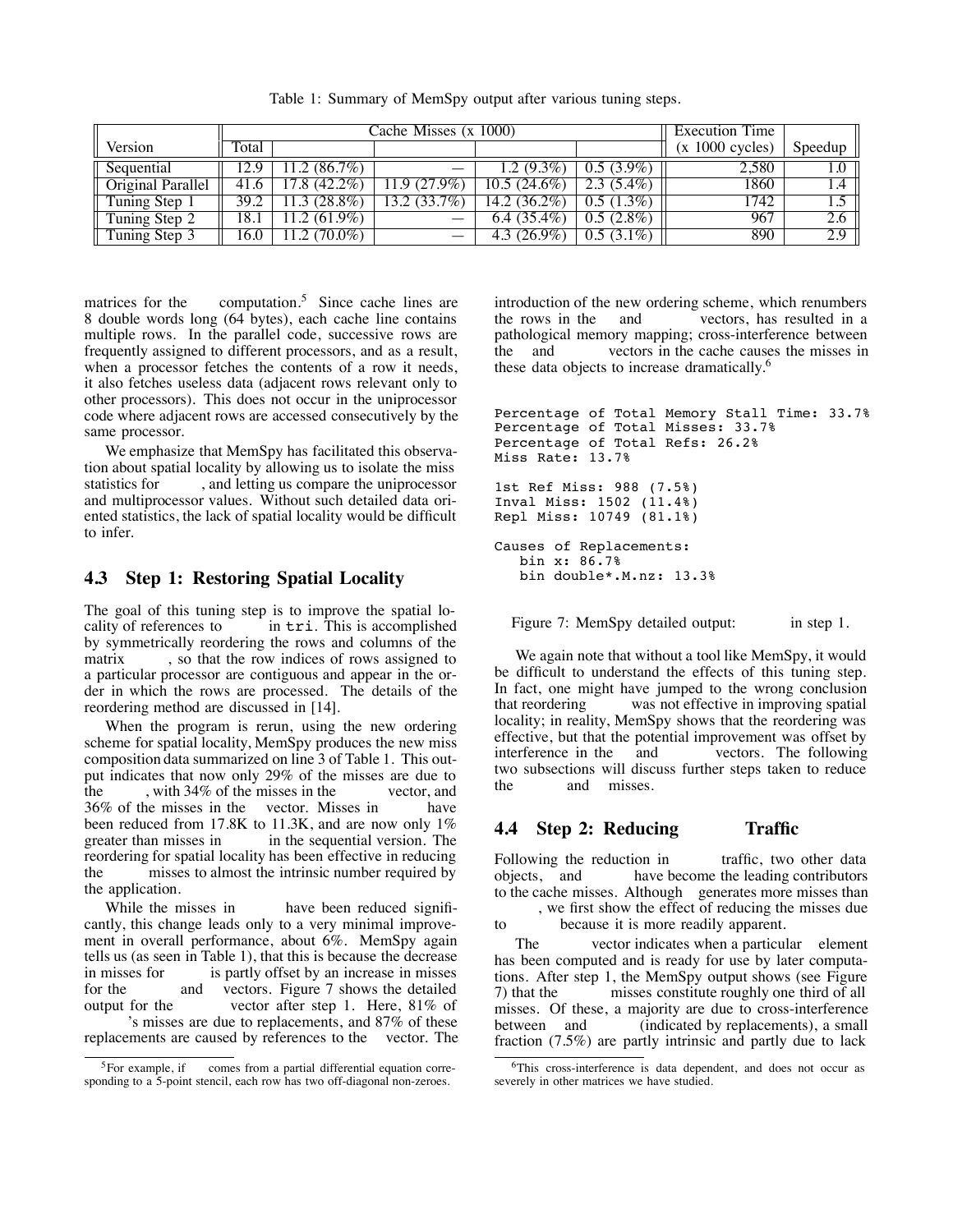of spatial locality (indicated by first reference misses), and another small fraction (11.5%) are due to sharing or invalidations.

To reduce misses in , one might first consider ways of reducing cross-interference and sharing. However, Rothberg and Gupta, in fact, devised a new form of self-scheduling that allows to be eliminated entirely. This method takes advantage of the NaN (Not a Number) value provided for by the IEEE 754 Standard for Binary Floating Point Arithmetic. The NaN value is stored into each element of the vector before the tri phase begins. Then, instead of using the vector to indicate an element has been computed, processes waiting for elements can simply spin on the value itself. When the ments can simply spin on the value changes from NaN to a valid floating point value, it is ready for use.

This change substantially improves program performance due to two effects on the memory system behavior of the program. As shown in Table 1, misses are eliminated entirely; furthermore, misses due to the vector are also substantially reduced due to a decrease in the crossinterference described above. The next subsection focuses on improving the performance of .

#### **4.5 Step 3: Reducing Traffic due to**

Cache misses for primarily occur when an element produced by one processor is subsequently used by another processor. Thus, the goal of this step is to devise strategies for assigning elements to processors such that each element primarily depends on other elements assigned to the same processor. This reduces the need for interprocessor communication of these values, and reduces the traffic. Rothberg and Gupta investigate several heuristics for accomplishing this, and MemSpy is helpful in comparing the effects of these different heuristics.

For brevity, we present results for only the final heuristic posed by Rothberg and Gupta. In it, each is assigned proposed by Rothberg and Gupta. In it, each to the processor that currently owns the most previous elements required to compute that . MemSpy shows (see line 5 of Table 1) that misses due to the vector decrease from 6.4K to 4.3K—around 41% of these misses are first reference misses, 12% are due to invalidations, and 47% are due to replacements. MemSpy further indicates that almost all (99%) of the replacements are due to the matrix. Since tri streams through the data in the very large M matrix, these replacements are essentially unavoidable.

#### **4.6 Summary**

This case study has highlighted how MemSpy may be used to tune an application's memory behavior. In the first tuning step, MemSpy was used to calculate miss counts for the data. These played a key role in pointing out that poor spatial locality was the cause of the increase in misses. Based on this information, we reordered the matrix to improve spatial locality. MemSpy's information on the causes of misses was also instrumental in helping us understand the cross-interference that resulted from reordering. Without MemSpy, it would have been difficult to separate the two effects. In Step 2, we eliminated misses. MemSpy's data oriented output was key in indicating that

was responsible for a large amount of traffic. In the final tuning step, a heuristic for improving access patterns was examined. Here again, MemSpy's miss counts were useful in showing the improvement in *x* behavior. Furthermore, MemSpy's data indicating which data object caused replacements was also useful. By knowing that most of 's<br>replacements were caused by , we were able to reason replacements were caused by that they are largely unavoidable.

### **5 MemSpy Implementation**

As we have shown, MemSpy presents detailed statistics on low-level memory system events. Gathering data at this level requires support from either a software memory system simulator or a hardware tracing system. This section discusses the implementation details of the prototype version of MemSpy, which uses the former, software-based approach. MemSpy is implemented as part of a memory simulator using the Tango [4] system to instrument the code for memory monitoring. In this section, we first give some necessary background information on Tango memory simulations. Following that, we discuss issues in generating data and procedure oriented statistics, labeling the data oriented statistics with intuitive names from the user program, and designing the user interface. Finally, we present data on MemSpy's performance.

#### **5.1 Tango Memory System Simulation**

Tango is a software simulation and tracing system, used by MemSpy in monitoring the memory system behavior of programs. Its tracing and memory simulation facilities are useful in both the sequential and parallel domains.<sup>7</sup>

When using Tango, the application to be studied is first instrumented by a special preprocessor. At each memory reference, the instrumentation adds procedure calls to a memory simulator. The memory simulator procedure then calls MemSpy procedures to maintain statistics on simulator events such as cache hits, cache misses, etc. The simulator maintains the state of each processor's cache, while the additional MemSpy code tracks the causes and frequency of misses. The modular interface between MemSpy and the memory simulator allows MemSpy to be implemented easily with a variety of memory simulators. Because this method uses no intermediate trace files, one can run detailed simulations of large benchmarks without the disk space limitations imposed by trace-file based approaches.

### **5.2 Grouping Statistics into Bins**

MemSpy presents data and code oriented statistics. To do this, both the code "axis" and the data "axis" of the application are subdivided into logical units; we call these units *code segments* and *data bins*. Statistics are then maintained

<sup>7</sup>Tango simulates multiprocessors by multiplexing the execution of several application processes on a single real processor.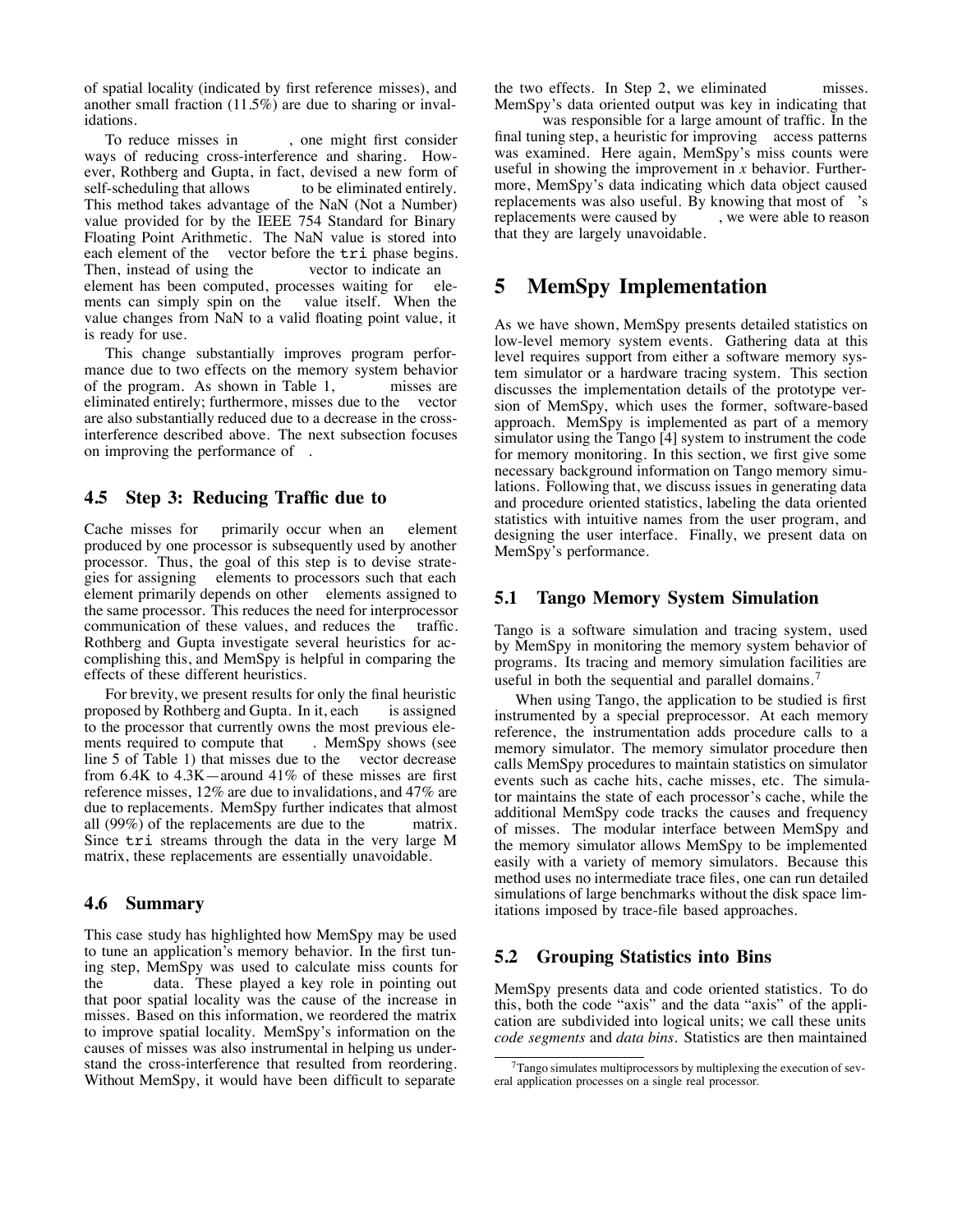for each pairing of code segment and data bin; each such pairing is referred to as a *statistical bin*. The following subsections describe the methods of determining appropriate code and data divisions.

#### **5.2.1 Separation of Statistics by Code Objects**

Along the code axis, MemSpy separates statistics by procedures. It is straightforward to determine which procedure the process is currently in, because Tango supports event logging on procedure entry and exit. These entry and exit events are passed to the memory system simulator, and using them, MemSpy maintains a procedure stack for each process. In this way, the current procedure is always known, and can be used to select the appropriate procedure bin in which to place statistics.

#### **5.2.2 Separation of Statistics by Data Objects**

Along the data axis, MemSpy separates statistics by *data bins*. Some data bins correspond to a single data object in the application source code. In other cases, it is appropriate to group together statistics from several data objects into a single data bin. Thus, a data bin may contain statistics from several non-contiguous ranges of memory. The following paragraphs discuss (i) how the memory space is divided into data bins and (ii) how these data bins are given names which are intuitive and useful to the programmer using MemSpy.

**Data Division** As a first approach to this data binning problem, the program's entire memory space could be divided into memory ranges, where each memory range corresponded to a single data object in the program, and statistics are kept for each individual memory range. However, considering each individual data object to be a separate statistical unit would likely result in cases where there are many bins with very similar behavior. For example, in LocusRoute, a CAD wire routing program from the SPLASH benchmarks, the program allocates storage for thousands of wires. Since all the wires have similar memory behavior, keeping separate statistics on each wire is not as useful as aggregating statistics for all wires. To automatically aggregate statistics for all wires, we might use an approach which groups into a single data bin *all memory ranges allocated at the same point in the source code*. However, the opposite extreme, combining too many data objects together in a single data bin, must also be avoided. For example, in a benchmark program which performs LU decomposition, the program's main data structures are two matrices which are allocated at exactly the same point in the source code, within a NewMatrix routine. Here, the programmer would like to view separate statistics for each matrix, since their memory behavior is quite different. Because of cases like this, MemSpy maintains separate statistics for *all memory ranges allocated at the same point in the source code with identical call paths*. That is, data allocated in different calls to a procedure from different call paths will be monitored in separate bins.<sup>8</sup> We claim that data objects

allocated at the same point in the source code via the same call path are usually similar in memory behavior, and their statistics, in general, should be aggregated.

To implement this proposed method of data division, MemSpy needs to be able to map every possible memory address to its corresponding data bin. To maintain mappings between ranges of memory and the data to which they correspond, one needs to know the size and starting positions of all memory allocated by the application. In general, programs use three types of memory allocation: (i) static, (ii) stack, and (iii) dynamic. In this version of MemSpy, we automatically maintain mappings only for dynamically allocated data. This fits in well with the parallel programming model we currently use, in which all shared memory must be heap allocated. $9$  When users want to monitor a variable which is not heap allocated, they can manually add a procedure call into the application to define that mapping. For MemSpy to maintain mappings for static and stack allocated data, it would require data type information, in order to know the sizes of the individual data objects. A later version of MemSpy will provide the compile time instrumentation support necessary to produce mappings for statically and stack allocated variables.

For mappings of dynamically allocated data objects, MemSpy maintains a log of all heap allocated memory, and records which memory ranges belong to which program variables. Logging memory allocations from the heap is fairly straightforward; we simply instrument the code to log (i) the pointer returned by the malloc routine, (ii) the size of the allocated block of memory, (iii) the name of the variable to which the malloc return value is assigned. (Naming will be discussed in more detail later.) This instrumentation generates events which become part of the input event trace for the MemSpy memory simulator. MemSpy then builds up a data structure to store these memory ranges.

We have found this method for data division to be quite effective in practice. However, there will still be cases in which the user would like some manual control over the division of data. We are interested in extending the current scheme to allow the user to give suggestions or directives on how the statistical bins should be composed, as well as to provide automatic support for static and stack allocated memory objects.

**Data Bin Naming** In assigning names to data bins, we want to use symbolic variable names from the source program since these have some intuitive meaning to the programmer. Furthermore, clearly, the names should be unique. To satisfy the first requirement, intuitiveness, consider each static appearance of a malloc in the code: we name the associated bin with a string that concatenates the *data type* and *variable name* of the pointer which receives the malloc return value. However, as stated above, multiple data bins are created for the same malloc if the malloc is encountered through different procedure call paths. Thus, to guarantee uniqueness, the names are disambiguated by prepending a string summarizing the state of the call stack.

<sup>&</sup>lt;sup>8</sup>The exact method used for tracking the call path is similar to that used by Zorn and Hilfinger in their memory allocation profiler, *mprof* [18].

<sup>&</sup>lt;sup>9</sup>Our parallel programming model uses C language programs augmented with Argonne National Laboratory parallel programming macros [13]. In this model, all shared memory is dynamically allocated using the G MALLOC macro.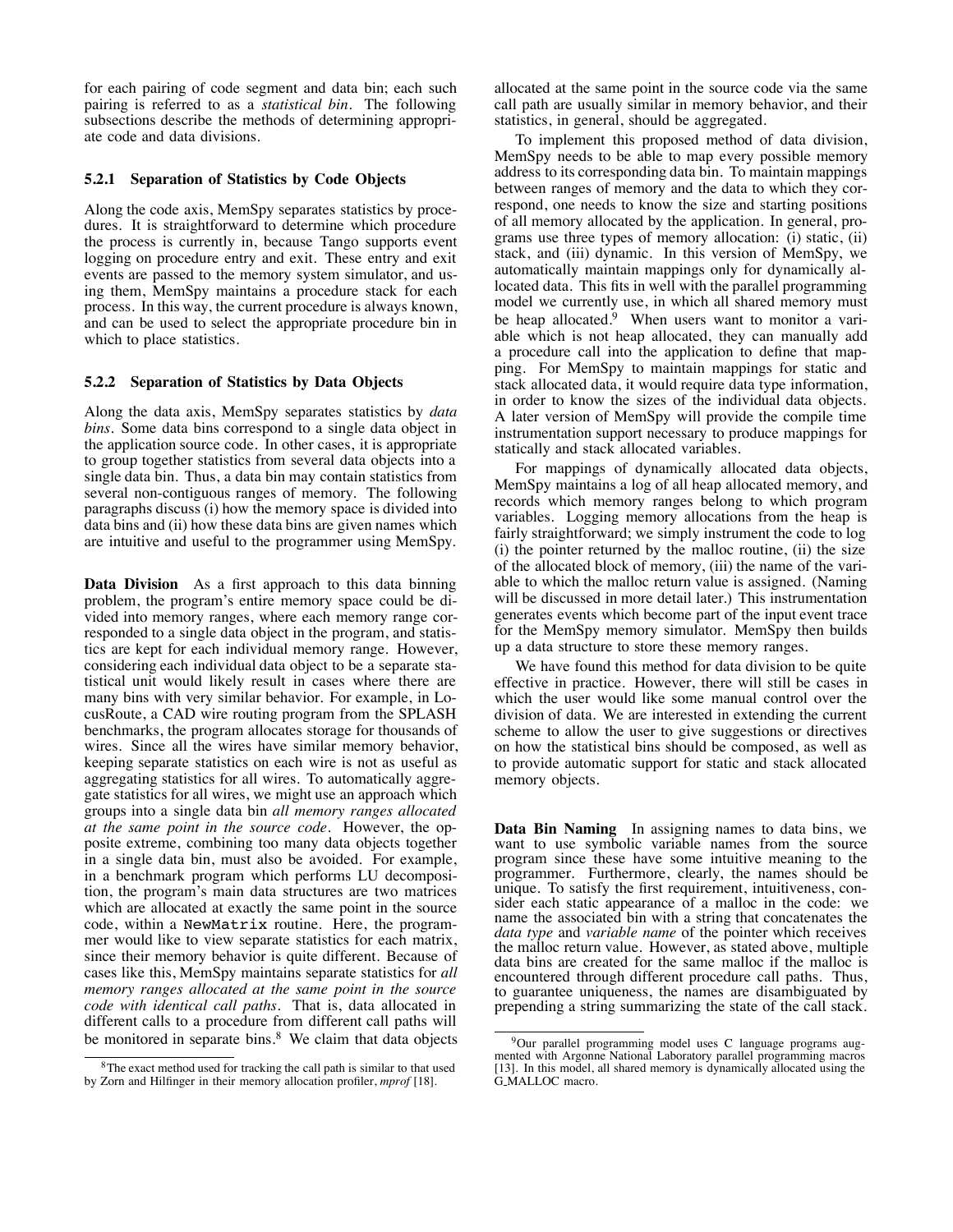The final full name is of the form:

"ProcName.return\_pc.ProcName.return\_pc... .DataType.VarName"

This method has both strengths and weaknesses. By prepending the bin name with call stack information, we guarantee a unique name for each bin. However, in our experience with MemSpy, we have found that a short version of the name: DataType.VarName is usually unique and sufficiently intuitive for the programmer. It works especially well when important program variables are directly assigned the pointer returned by malloc, so that the variable name in the short form is a familiar program name. However, sometimes the allocated memory is assigned to a temporary variable and then later assigned to a more "significant" variable in the program. In these cases, the data bin will receive the name of the temporary variable, rather than the preferred name. Another weakness of this method appears in cases where the long form is necessary to distinguish between data bins; the name it produces, with program counter values interspersed, is often inconvenient or difficult to read. Both of these weaknesses are hidden from the user by allowing the user to rename variables to a new unique name of their choosing.

#### **5.3 Storing Information on Causes of Misses**

Statistics on the causes of application misses are an important part of MemSpy; to provide this data, MemSpy needs to store information to explain the cause of each miss. Cache misses are caused by one of the following: (i) the line has never been referenced before by this processor, (ii) the line has been replaced out of the cache since its last reference, or (iii) the line has been invalidated since its last reference. To distinguish between these three cases, 2 bits of state information are required for each memory line in use by each processor.

To store this state information, MemSpy defines a one dimensional array that is indexed by the lower bits of the referenced address. The array contains the state bits indicating the cause of the miss. It also contains the remaining upper portion of the address, to act as an identifier. The array size can be varied depending on the size of the application's data set. If the array is defined to be smaller than the data set of the application, then several referenced addresses might index into the same location of the array; we define a hash table to handle these overflow cases. The overflow state information is hashed based on the referenced address and stored in linked lists. Clearly, there is a tradeoff here: A smaller primary array will have less space overhead, but with poor performance for applications with large data sets that overflow into the hash table. A larger array will handle a larger data space more efficiently, but with higher space overhead. One could improve the performance of this system by taking advantage of temporal locality in the reference patterns. If an object from the overflow table has just been referenced, it is likely to be referenced again soon; performance may be improved by moving its state information out of the overflow table and into the primary array.

### **5.4 User Interface**

The user interface of a performance monitor must guide the user towards bottlenecks in the code, and then give the information necessary to remedy them. This subsection gives an overview of MemSpy's user interface. The current user interface has been intentionally kept quite simple.

A MemSpy session begins by presenting initial data using the focusing mechanism *Percentage of Total Memory Stall Time* as the primary means of sorting the output. That is, for each code object and data bin pair, MemSpy computes the ratio of the memory stall time incurred in this statistical bin, compared to the total memory stall time in the program. When MemSpy output is first displayed, this information is presented as an ordered matrix in which one axis shows the different data bins, and the other axis shows the different procedures. Each row and each column of the matrix are sorted, so that the upper left corner of the matrix contains the procedure-data pair with the highest percentage of total memory stall time, and the numbers decrease as one moves down and to the right. A sample output was shown in Figure 2. The initial display also summarizes information on the program's execution time, and aggregate cache memory statistics. From this starting point, users have several options available to them. These options include displaying more information about a bin, renaming data bins, or combining bins and displaying the total information.

The most basic operation a user can perform after starting up MemSpy is to request a display for a particular statistical bin using the DisplayAll command. This display, shown for example in Figure 3, gives detailed information about the statistical bin. This data allows the user to reason about the types of memory system problems in the application. For example, if a particular data object has a high miss rate, the misses are primarily due to replacements, and the replacements are primarily caused by other references to the same data object, one concludes that self-interference is a problem.

The DisplayAll command may also be used on combinations of multiple data and/or code divisions. That is, one may request the statistics of a particular data object in several procedures, or several data objects within a procedure, and so on. By building the basic information given by MemSpy into other useful combinations, the user can adapt the output to the specific high-level structure of the code.

Other commands allow the user to manipulate the names of the data bins to allow for easier debugging. A fullname command allows the user to see a data bin's full name, including the stack trace. Note that, to save space, the main display gives only the partial names of the data bins in the form data type.variable name. With fullname, the user can distiguish between data bins whose partial names are identical. The rename command allows the user to change the label of a data bin to a more appropriate name. (The most effective method for assigning intuitive names to data bins is still an open question. Until we arrive at a more satisfactory conclusion, we find this intermediate approach, giving the bin a unique name that the user is then free to change, quite useful.)

In the future, we will extend the user interface to give the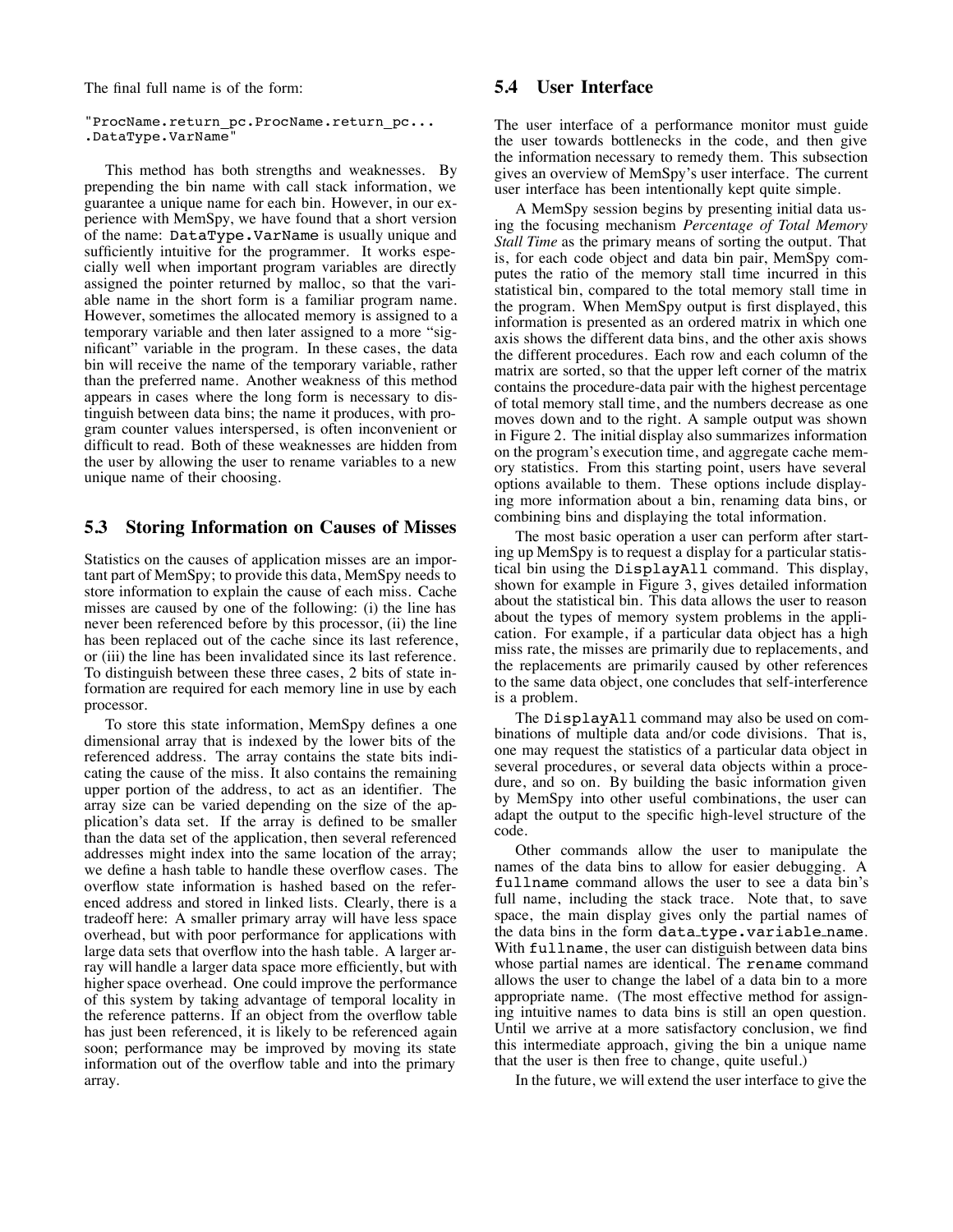user greater control over monitoring. For example, the user can currently request that only a subset of code segments be monitored; we would like to extend this to give the user control over which *data* objects are monitored as well. The user should also be allowed to direct the automatic division of data into bins, in cases where a non-default binning is needed. We will also provide the user with a database of statistics from previous runs. This will allow the user to easily compare results from a current version of an application with previous results. Finally, we are currently implementing a graphical user interface, to make MemSpy more convenient to use.

### **5.5 Performance**

This section presents preliminary performance results for the MemSpy system. While the prototype system is largely unoptimized, the current execution time overheads seem reasonable. We also briefly outline methods for improving MemSpy's performance, a major thrust of future research.

Table 2 compares the execution times on a DECstation 3100 for three benchmark applications. Execution times are presented for three cases: (i) Actual uniprocessor benchmark runs, with neither simulation nor monitoring. (ii) Tango simulations of the benchmarks without Mem-Spy monitoring, and (iii) Tango simulations of uniprocessor benchmark runs with MemSpy monitoring as well. The table shows that MemSpy's overhead, when compared to a uniprocessor run with no monitoring, ranges from a factor of 22 to a factor of 58 for these benchmarks.

In order to understand what contributes to this overhead, let us examine the sequence of operations needed to log an event with MemSpy. For each memory reference, the original assembly code for the application is instrumented with a procedure call to the Tango system. Within the procedure, temporary registers (i.e., those whose values are not preserved across procedure calls) are first saved, so that registers used by the memory simulator will not overwrite the values expected in them by the application. Next, the Tango memory simulator procedure is called. Within the memory simulator, different MemSpy routines are called to update the data required for MemSpy's statistics, such as whether the reference is a hit or a miss, a read or write, and so on. In Table 2, simulation overhead refers to time spent in the memory simulator procedure; MemSpy overhead refers to time spent in the special MemSpy routines only.

From Table 2, we see that the Tango simulation overhead dominates the additional MemSpy overhead in monitoring an application. For the simple simulator used here, more than half of this overhead is in saving and restoring all temporary registers before calling the memory simulator. One can reduce this overhead by customizing the register save routine so that it only saves the temporary registers actually used by the MemSpy memory simulator. For example, 10 double precision saves and restores of floating point registers could be eliminated from the current version. This would result in a roughly 50% reduction in register saverestore time for each memory reference. Furthermore, note that many of the integer registers are used only when simulating a cache miss, not when simulating a cache hit; by postponing these register saves until after a cache miss is

actually detected, we can significantly reduce the overhead of invoking the memory simulator on cache hits, the more common case.

Overhead in MemSpy itself ranges from 30 to 44% of the total overhead in these benchmarks. This MemSpy overhead is comprised of (i) time spent determining the bin to which a reference's statistics belong, and (ii) time spent updating statistics, such as counting hits, misses and information on the causes of misses. The first factor, searching for the appropriate statistical bin, is the prime contributor to MemSpy's overhead; it accounts for roughly 30% of a program's total execution time. The search for a bin requires the traversal of a tree data structure containing the mappings from dynamically allocated address ranges to bins. At the root of the tree is an array of pointers; the array is indexed by the upper  $log_2$  bits of the search address, is indexed by the upper  $log<sub>2</sub>$ and each pointer corresponds to a different portion of the address space. In turn, each of these pointers may point to another array whose elements correspond to sub-portions of that memory region, and so on. Where a portion of memory contains only a single address range, the bin information is stored, and no further arrays are required. In pthor, with roughly 50,000 different heap allocated memory ranges, bin searches require an average of 3.7 pointer indirections through the tree.

One could further reduce the MemSpy overhead by allowing the user the option of keeping statistics only for cache misses, not for cache hits. In the current version of MemSpy, all references require an address-to-bin translation. By not monitoring hits, we could do bin lookup only for misses. This would lead to a significant performance improvement since bin lookup comprises roughly one third of the application overhead. Without statistics for cache hits, MemSpy could not produce data on cache miss *rates* or total reference counts. However, one could still view counts of misses, breakdowns of total misses, and data on causes of misses, some of MemSpy's primary features.

We feel that with these optimizations, MemSpy can be made 5 to 10 times faster for uniprocessor simulations. This overhead is likely to be quite acceptable to many users given the detailed information MemSpy is providing the user.

Running MemSpy to simulate multiprocessor, rather than uniprocessor, executions has two additional sources of overhead. These are related to the fact that Tango interleaves the execution of the multiple application processes on a uniprocessor. First, the Tango execution time for a multiprocessor run can be no smaller than the total execution times for each thread being run. This is because the threads are run sequentially (although interleaved). Second, additional overhead is incurred when context switching between threads: all non-temporary registers must be saved on a context switch. These factors lead to higher execution time overheads for multiprocessor runs of MemSpy. For example, running MemSpy on a 4 process matrix multiplication, with the same input data as the uniprocessor run shown in Table 2, has an overhead of 120.4 as compared to the uniprocess overhead of 21.7. One can reduce this overhead somewhat by optimizing context switching in the simulation. If we make the assumption that context switches are only necessary on cache misses, not on all references as currently assumed, we can greatly reduce the number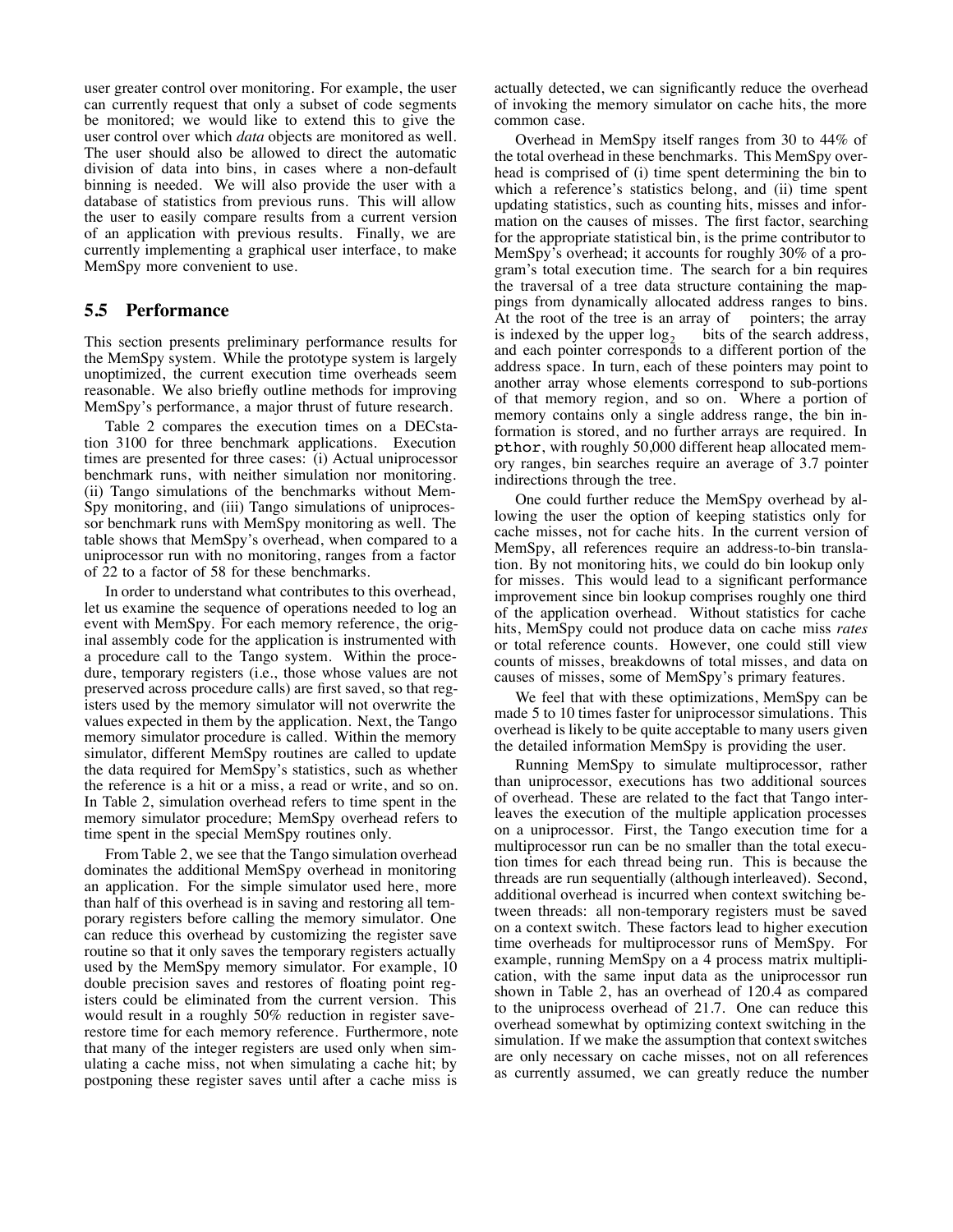Table 2: MemSpy execution time overhead.

|                | Time (s)      | Time (s)    | Time (s)    | Simulation | MemSpy and $\parallel$ |
|----------------|---------------|-------------|-------------|------------|------------------------|
|                | No Simulation | Simulation, | Simulation, | Overhead   | Simulation             |
| Application    | No MemSpy     | No MemSpy   | and MemSpy  | alone      | Overhead               |
| $T_{\Pi}$      |               |             | .01.0       | 16.0       | 22.4                   |
| <b>MatMult</b> | 54.3          | 659.0       | $+19.5$     |            |                        |
| Pthor          | 9.0           | 313.0       | 521.4       | 34.8       | 57.9                   |

of context switches attempted by the application, with little effect on the simulation results. Finally, future versions of MemSpy may use the hardware trace facilities available on the DASH multiprocessor to gather memory reference statistics without the overheads inherent to Tango's sequential simulation-based approach.

### **6 Discussion**

MemSpy's statistics have proven useful in understanding the memory system behavior of several applications. First, our initial focusing mechanism, *Percentage of Total Memory Stall Time*, is effective in pointing the user towards problem areas in the code. Second, we have found the breakdown of the *causes of misses* to be quite useful. Knowing whether the memory system problem is one of interference, sharing, or poor spatial locality is a large step toward solving the problem, and MemSpy's statistics on causes of misses give the user much of the information needed to diagnose these problems. However, one level of reasoning that is still left to the user is deciding whether misses are intrinsic to the program, or whether they are "excess" misses that one can hope to optimize away. For example, in the tri code, misses in accounted for 70% of in the tri code, misses in total misses after tuning. By examining the code, the user can conclude that these misses are intrinsic, and cannot be significantly reduced. In some cases, a comparison of multiprocessor misses to uniprocessor misses can act as a guide in determining what fraction of the misses are intrinsic.

We anticipate several extensions to MemSpy's user interface. These include integrating MemSpy into a hierarchy of tools, to provide a complete performance tuning system; thus, a high-level tool like Quartz would provide initial information on code bottlenecks, and subsequent runs with MTOOL and MemSpy would give greater detail on specific memory performance bottlenecks. Within MemSpy itself, we intend to implement a database to store information about previous runs. Such a database would allow the user to easily compare statistics from the current run with statistics from previous runs of the same program.

The current MemSpy prototype is simulator based, which gives it several advantages and disadvantages. Simulation allows an application to be tuned with different sets of architectural parameters, and can be useful in evaluating expected performance of an application on machines not yet available. However, MemSpy's reliance on simulation degrades its performance and somewhat limits its usefulness. Clearly, improvements in simulation performance would make MemSpy a more viable tool for a wider range of applications. We intend to optimize the performance of the simulation-based version of MemSpy. Furthermore, for many applications, one can run them in ways that reduce execution times while still giving realistic memory behavior. For example, with many numerical applications, one can run them for a small number of iterations and then extrapolate their performance to more realistic numbers of iterations; the tri code is one such example of this. Another way to observe realistic behavior with less simulation time is to study cases where both problem size and processor cache sizes have been proportionately scaled down.

We are also investigating a MemSpy implementation using the hardware performance monitor on the DASH multiprocessor. DASH's hardware monitor collects traces of bus activity which can then be processed to generate MemSpy statistics. This approach promises a significant performance improvement over the current simulator driven prototype. Furthermore, it allows for a more complete view of program execution, including effects like virtual to physical memory mapping, scheduling, and multiprogramming which are often more difficult (though not impossible) to account for in simulation-based approaches.

## **7 Conclusions**

In summary, we have found MemSpy's statistics to be effective in explaining many of the unknowns of memory system behavior for both parallel and sequential programs. MemSpy's data oriented statistics offer an orthogonal view to code oriented statistics, and give the user greater leverage in tuning memory performance. Statistics on the causes of an application's cache misses are also an important aid in performance debugging that has not been adequately provided previously. We envision using MemSpy as part of a hierarchy of performance debugging tools: higher level tools provide initial insight into program behavior, while MemSpy provides detailed information on memory system behavior to address memory performance bottlenecks.

### **8 Acknowledgments**

We would like to thank Helen Davis, Doug Pan, and Ed Rothberg for their comments on previous versions of this paper. Thanks also go to Ed Rothberg for providing the case study applications. This work was supported in part by the Digital Equipment Corporation Systems Research